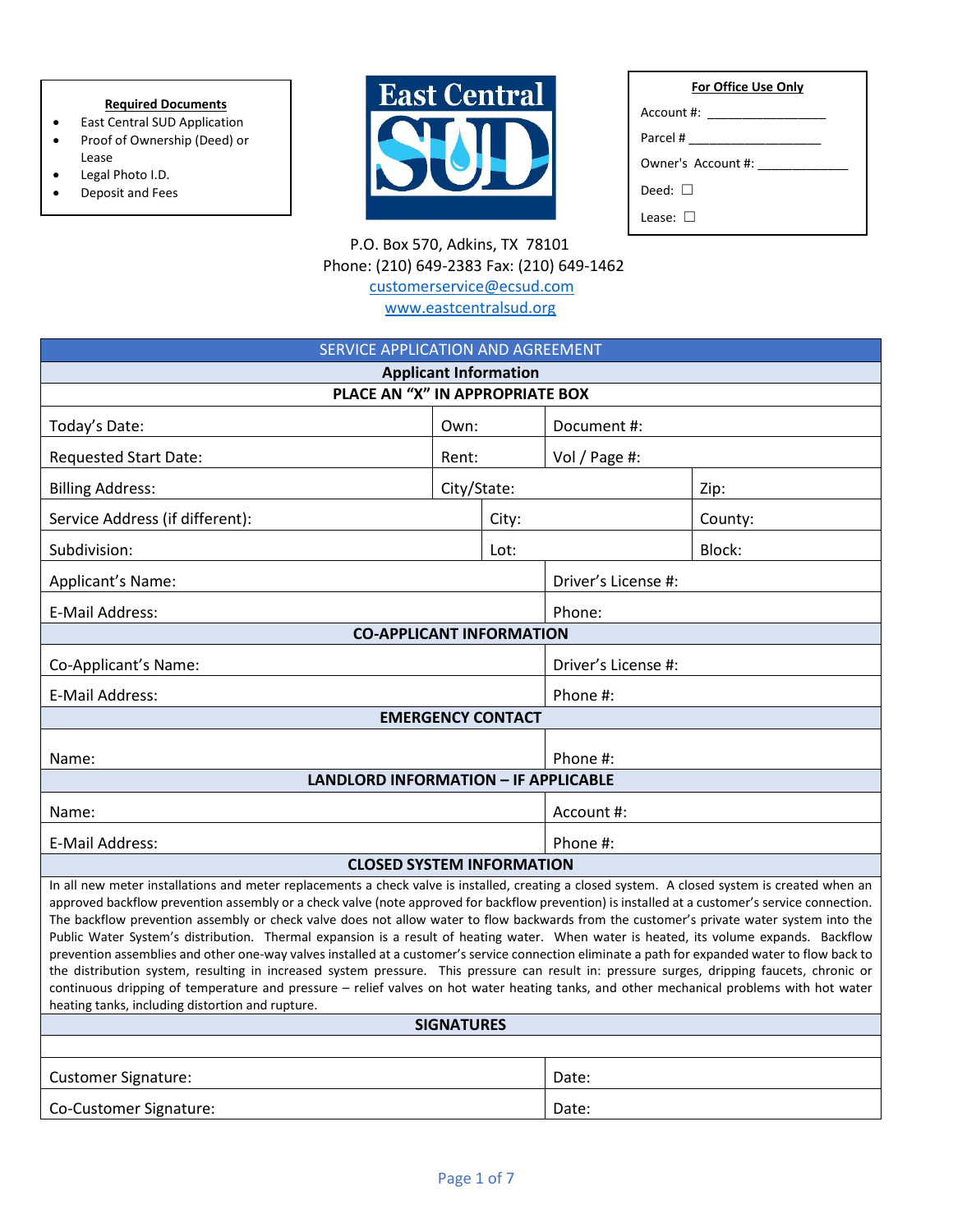

### **SERVICE APPLICATION AND AGREEMENT (CONT'D)**

This agreement is made on \_\_\_\_\_\_\_\_\_\_\_\_\_\_\_\_\_\_\_\_\_(date) between\_\_\_\_\_\_\_\_\_\_\_\_\_\_\_\_\_\_\_\_\_\_\_\_\_\_\_\_\_\_\_\_("Customer") and East Central Special Utility District (the "District"). The District will maintain a copy of this agreement as long as the Customer and/or the property is connected to the District's water system. The District and Customer must execute this service agreement before service is provided to Customer.

The District agrees to provide retail water utility service to Customer at The District agrees to provide retail water utility service to Customer at Customer agrees to pay all applicable fees for such service in accordance with the Rate Order of the District, as amended.

All bills shall be due and payable upon receipt and are past due beyond the due date indicated on the bill, after which time a penalty shall be assessed. Payment for utility service is delinquent if the full payment, including late fees and regulatory assessments, is not received at the District by 5:00 p.m. on the due date. Water service will be restored to disconnected accounts only upon payment of all amounts due and owing the District with cash, money order, credit card, or certified check during normal business days of the District, Monday through Friday, 8:30 a.m. to 5:00 p.m., subject to the holiday schedule.

All water furnished by the District shall be metered by meters installed, maintained and owned by the District. The meter and connection is for the sole use of the Customer and is to provide service to only (1) dwelling or one (1) business. Any attempt to tamper with or to by-pass a meter, or to divert water utility service from one property to another, or to share, resell or sub meter water to any other person, dwelling, business or property is prohibited. Unauthorized users of District services shall be prosecuted to the extent allowed by law under the Texas Penal Code §28.03.

As a condition of service, the Customer agrees that the Customer and all persons or entities owning an interest in the property served by the meter will execute before a notary public the District's standard waterline easement. Customer understands and acknowledges that the District is under no obligation or liability to look for any water leaks occurring on Customer's property and the District may not know when or if a leak is on said property.

The District shall have the right to select the location of the water service meter, pipe, and appurtenant equipment on Customer's property necessary to connect Customer to the District's water system. The District shall have access to its meter and equipment located on Customer's property at all reasonable times for any purpose connected with or in the furtherance of the District's business operations, and upon disconnection or discontinuance of service, the District shall have the right to remove any of the District's property from Customer's property.

Damage to the District's equipment (meter, endpoint, meter box, etc.) may result in repair or replacement fees charged to the customer.

Customer agrees to pay any applicable service trip charges and understands that these charges must be paid with the next monthly utility service bill or services will be disconnected in accordance with the District's Rate Order.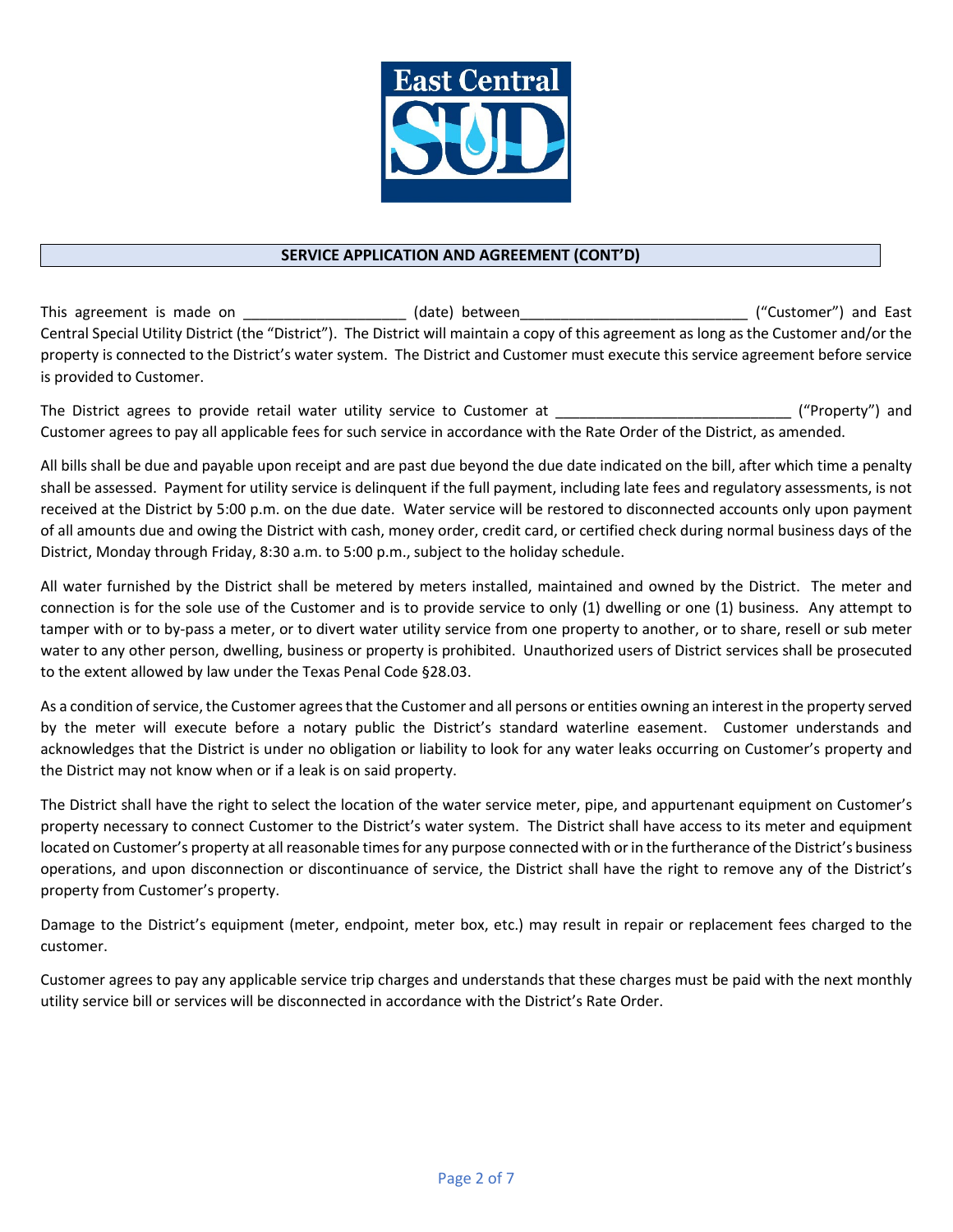

## **SERVICE APPLICATION AND AGREEMENT (CONT'D)**

**CROSS CONNECTION CONTROL & CSI/BACKFLOW**

The District is responsible for protecting the drinking water supply from contamination or pollution which could result from improper practices. This Agreement serves as notice to each customer of the restrictions which are in place to provide this protection. The District shall enforce these restrictions to ensure the public health and welfare. The following undesirable practices are prohibited by state regulations:

- 1. No direct connection between the public drinking water supply and a potential source of contamination is permitted. Potential sources of contamination shall be isolated from the public water system by an airgap or an appropriate backflow prevention assembly.
- 2. No cross-connection between the public drinking water supply and a private water system is permitted. These potential threats to the public water supply shall be eliminated at the service connection by the installation of an airgap or a reduce pressure-zone backflow prevention assembly.
- 3. All Industrial and Commercial customers will install a Backflow Device at the meter. Upon completion of construction, East Central Special Utility District will conduct a CSI (Customer Service Inspection) to identify any other possible cross connections. Backflow Device must be tested when installed and tested annually by a certified inspector.
- 4. No connection which allows condensing, cooling, or industrial process water to be returned to the public drinking water supply is permitted.
- 5. No pipe or pipe fitting which contains more than 0.25% lead may be used for the installation or repair of any public water supply.
- 6. No solder or flux which contains more than .2% lead maybe used for the installation or repair of plumbing at any connection which provides water for human consumption.
- 7. All irrigation systems must have a proper backflow prevention device installed and tested.

The Customer agrees to permit their property to be inspected for possible cross-connections, potential contamination hazards, multiple connections or single meter, and illegal lead materials. These inspections shall be conducted by the District, or its designated agent, prior to initiating service and periodically thereafter. The inspections shall be conducted during the District's normal business hours, except in emergencies. [30 TAC § 291.81 (a)(2)].

The District shall notify the Customer in writing of any cross-connection or the potential contamination hazard which has been identified during the initial or the periodic re-inspection. The Customer shall immediately remove or adequately isolate and potential crossconnections or other potential contamination hazards on the premises. The Customer shall, at his/her expense, properly install, test, and maintain any backflow prevention device required by the District. Copies of all testing and maintenance records shall be provided to the District as required.

If the Customer fails to comply with the terms of this Agreement, the District shall, at its option, terminate service or properly install, test, and maintain an appropriate backflow prevention device at the service connection. Any expenses associated with the enforcement of this agreement shall be billed to the Customer.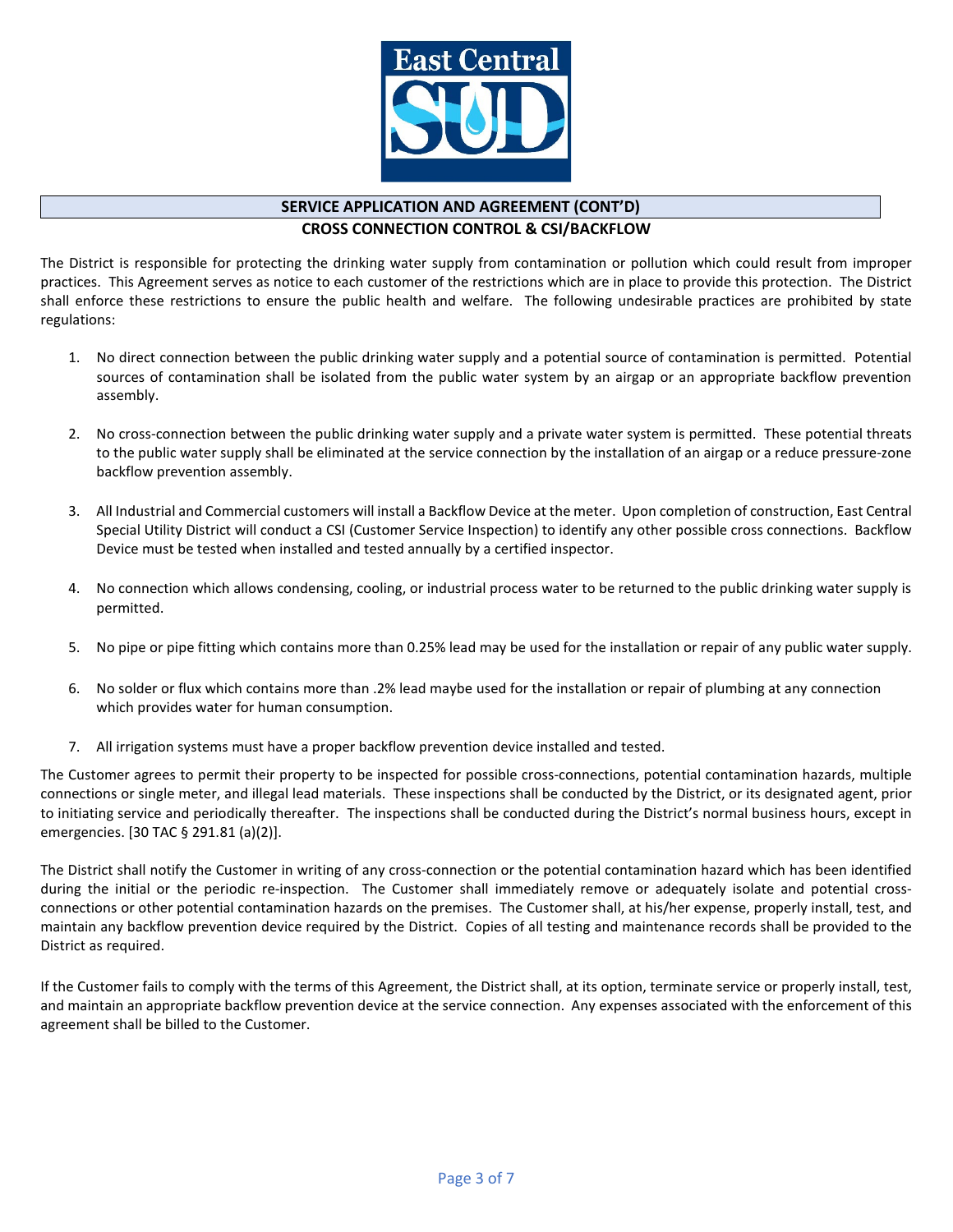

#### **SERVICE APPLICATION AND AGREEMENT (CONT'D)**

Please check all that apply: **PROPOSED USE OF PROPERTY** Residential: Site Built Home Manufactured Home (Mobile Home) Commercial  $\big|$  Agricultural  $\big|$  Irrigation  $\big|$  Other \_\_\_\_\_\_\_\_\_\_\_\_\_\_\_ WASTEWATER Septic Tank Aerobic Sewer Septic None **PLUMBING MATERIALS** PVC Lead Copper Pex Unknown **OTHER INFORMATION** Do you have any plans to renovate/remodel? No and No Yes Is there a well on the property? No All and the property? If yes, do you plan on using the well? No All the set of the No Yes All the Yes All the Yes All the Ves Will there be livestock on the property? No All there is no Yes All there is no Yes Will there be a water trough? No All there is a water trough? If yes, how will it be filled? Automatic and Manual Manual Automatic and Manual Manual Manual Manual Manual Manual Manual Manual Manual Manual Manual Manual Manual Manual Manual Manual Manual Manual Manual Manual Manual Ma Is there a swimming pool on the property? 
<br>
No 
<br>
No 
<br>
Yes If yes, how will it be filled? Automatic and Manual Manual Automatic Manual Manual Manual Manual Manual Manual Is there an irrigation/sprinkler system on the property  $\vert$  No  $\vert$  Yes Do you plan on installing or replacing an irrigation/sprinkler system on the property? No  $\vert$  Yes The Customer understands that prior to the installation or replacement of an irrigation system on the Property, the Customer must submit an irrigation system plan and obtain the District's written approval of such plan. The customer further understands that failure

to obtain prior written approval for the installation of an irrigation system will result in substantial penalties being assessed by the District. Upon construction completion, TCEQ requires a customer's service inspection of the premises to identify potential sources of contamination. The inspection is performed by ECSUD and will require a CSI fee.

Contact East Central SUD for an appointment and inspection details.

\_\_\_\_\_\_\_\_\_\_\_\_\_\_\_\_\_\_\_ CUSTOMER'S INITIALS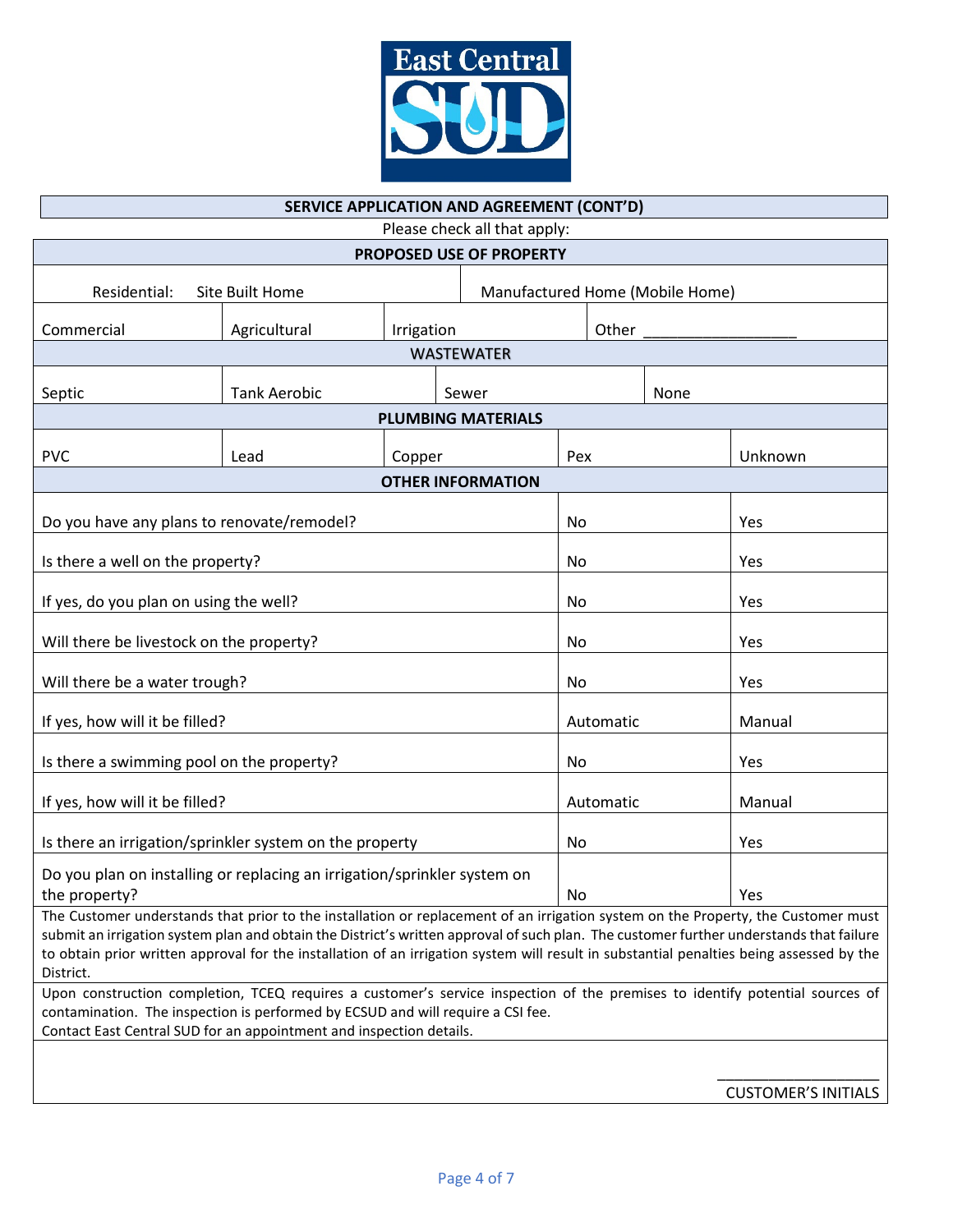A PUBLICATION OF THE PUBLIC UTILITY COMMISSION OF TEXAS

# **Utili-Facts**

# One meter per residence requirements

It is important for water customers to receive a continuous and adequate supply of water. It is equally important for retail public te measures in place to help ensure that



each water customer receives an adequate supply of water that is protected from contamination from external sources. To help achieve this, rules have been written for the protection of both the customer and the utilities that call for one meter

per residence or per commercial connection. The following are excerpts from the Public Utility Commission of Texas' (PUCT) rules. The numbers and letters in brackets indicate where these rules canbe found in the PUCT's rule.

These rules apply to retail public water utilities:

One meter is required for each residential, commercial, or industrial service connection. An apartment building or mobile home park may be considered by the utility to be a single commercial facility for the purpose of these sections. The Commission may grant an exception to the individual meter requirements if the plumbing of an existing multiple use or multiple occupant building would prohibit the instal-

lation of individual meters at a reasonable cost or would result in unreasonable disruption of the customary use of the property. [Title 16, Texas Administrative Code (16 TAC), Section 24.89(a)(4)]

Use of meter – All charges for water service shall be based on meter measurements, except where otherwise authorized in theutility's approved tariff. [16 TAC, Section 24.89(a)(1)]

Each community public water system shall provide accurate meter-ing devices at each service connection for the accumulation of water usage data [30 TAC, Section 290.44(d)(4)]

Connection – A single family residential unit or each commercial or industrial establishment to which drinking water is supplied from the system. [30 TAC, Section 290.38]

### Questions?

Contact the PUCT's Customer Protection Division by phone toll-free at 888-782-8477 (fax: 512-936-7003) or by mail at this address: Public Utility Commission of Texas Customer Protection Division P.O. Box 13326 Austin, TX 78711-3326

By signing below, I am acknowledging the above statement. Violation of District tariff can result in disconnection of service until other arrangements are made for the purchase of required meter service.

\_\_\_\_\_\_\_\_\_\_\_\_\_\_\_\_\_\_\_\_\_\_\_\_\_\_\_\_\_\_\_\_\_\_\_\_\_\_\_\_\_\_\_ \_\_\_\_\_\_\_\_\_\_\_\_\_\_\_\_\_\_\_\_\_\_\_\_\_\_\_\_\_\_\_\_\_\_\_\_\_\_\_\_

\_\_\_\_\_\_\_\_\_\_\_\_\_\_\_\_\_\_\_\_\_\_\_\_\_\_\_\_\_\_\_\_\_\_\_\_\_\_\_\_\_\_ \_\_\_\_\_\_\_\_\_\_\_\_\_\_\_\_\_\_\_\_\_\_\_\_\_\_\_\_\_\_\_\_\_\_\_\_\_\_\_\_

Signature **Print Name** 

Signature **Print Name**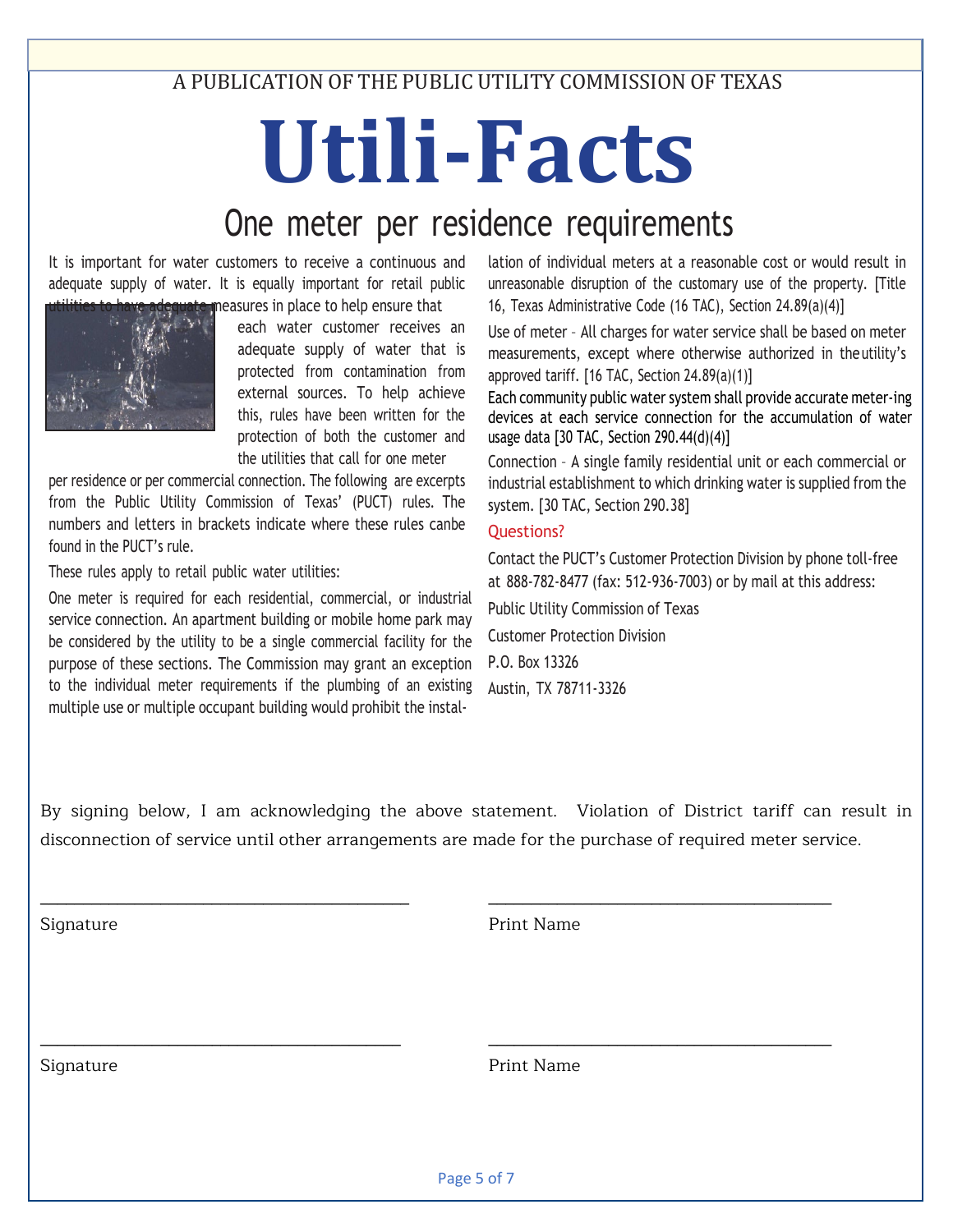

By signing this agreement, the Customer agrees to comply with the terms of this Agreement and the District's Rate Order, if the Customer fails to comply with the terms, the District shall, at its option, terminate service.

The District's Rate Order is available at [www.eastcentralsud.org.](http://www.eastcentralsud.org/)

**SIGNATURES** By the signing this agreement Applicant agrees that all information is true and correct. Any misrepresentation of the facts by the Customer on this Service Application and Agreement shall result in discontinuance of service pursuant to the terms and conditions of the District's Policies. Customer Signature:  $\vert$  Date:  $\vert$ 

| Co-Customer Signature: | Date: |
|------------------------|-------|
|                        |       |

*Intentionally Left Blank*